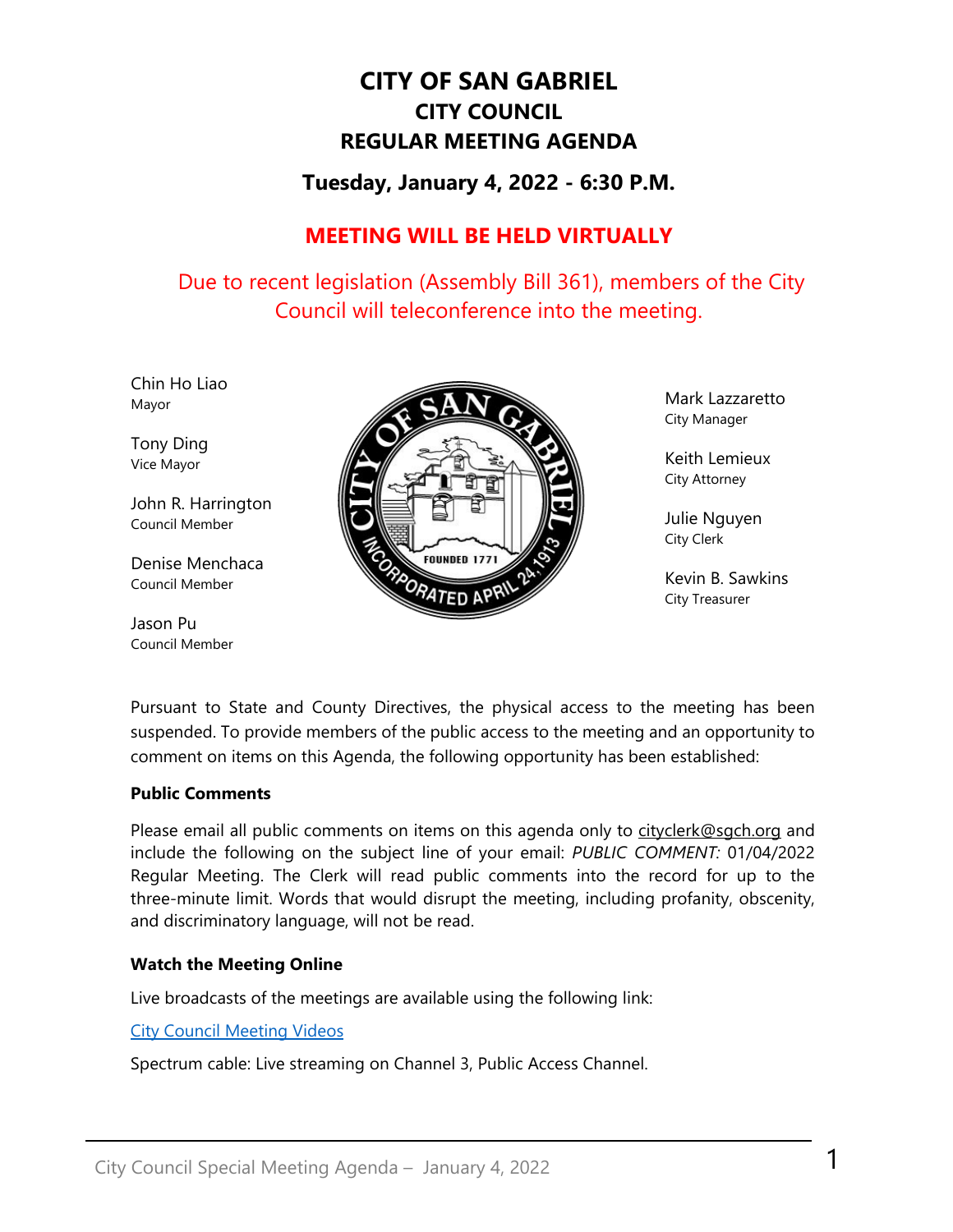## **City Council Special Meeting Agenda Tuesday, January 4, 2022**

- **CALL TO ORDER**
- **PLEDGE OF ALLEGIANCE LED BY:** Vice Mayor Ding
- **ROLL CALL:** Mayor Liao, Vice Mayor Ding, Council Members Harrington, Menchaca, Pu
- **1. APPROVAL OF AGENDA ORDER**
- **2. PRESENTATION**

#### **A. COVID-19 UPDATE**

#### **3. PUBLIC COMMENT**

#### **4. CONSENT CALENDAR**

All items listed under the Consent Calendar are considered routine and recommendations will be approved in one motion unless a member of the City Council or audience requests separate discussion.

## **A. [RESOLUTION NO. 22-08 REAUTHORIZING THE CITY COUNCIL AND THE](https://www.sangabrielcity.com/DocumentCenter/View/15844/4A---Resolution-No-22-08-City-Council-and-the-City-Commissions-Teleconference-Accessibility-Public-Meetings-Pursuant-to-AB361) [CITY'S COMMISSIONS TO IMPLEMENT TELECONFERENCE ACCESSIBILITY](https://www.sangabrielcity.com/DocumentCenter/View/15844/4A---Resolution-No-22-08-City-Council-and-the-City-Commissions-Teleconference-Accessibility-Public-Meetings-Pursuant-to-AB361)  [FOR CONDUCTING PUBLIC MEETINGS PURSUANT TO ASSEMBLY BILL 361](https://www.sangabrielcity.com/DocumentCenter/View/15844/4A---Resolution-No-22-08-City-Council-and-the-City-Commissions-Teleconference-Accessibility-Public-Meetings-Pursuant-to-AB361)**

Resolution No. 22-08 makes findings that allow the City to continue implementation of teleconference/internet-based accessibility for public meetings under state-of-emergency provisions.

#### Recommended Action:

Staff recommends that the City Council adopt Resolution No. 22-08 regarding the use of teleconferencing for public meetings.

#### **B. APPROVAL OF MINUTES**

The minutes are a record of the official actions taken at the City Council meeting.

- 1. [Minutes of the City Council Special Meeting of December 7, 2021.](https://www.sangabrielcity.com/DocumentCenter/View/15837/4B1---2021-12-07-Minutes---Special)
- 2. [Minutes of the City Council Special Meeting of December 21, 2021.](https://www.sangabrielcity.com/DocumentCenter/View/15838/4B2---2021-12-21-Minutes---Special)

#### Recommended Action: Approval.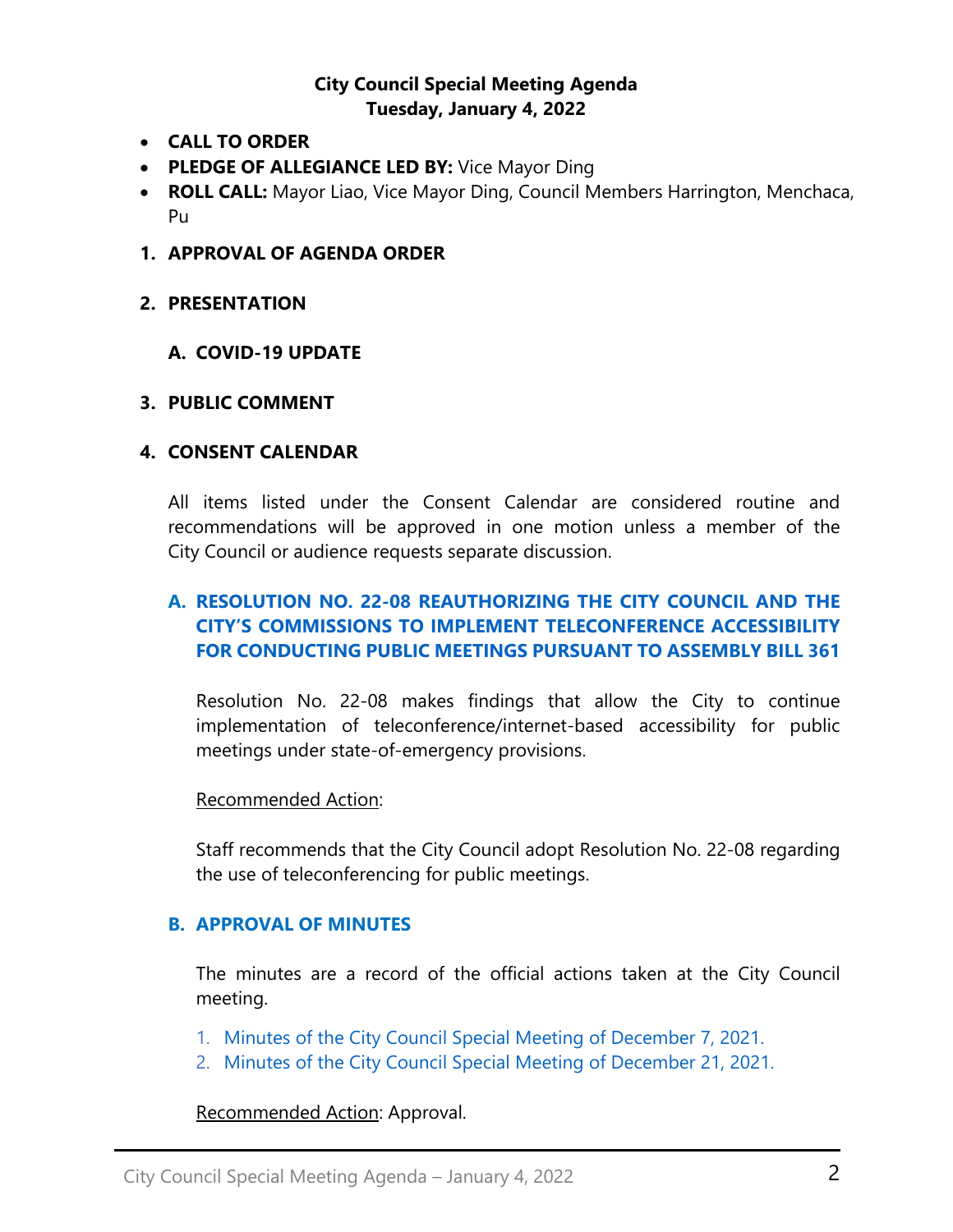#### **C. [MATERIAL DEMANDS](https://www.sangabrielcity.com/DocumentCenter/View/15839/4C---Material-Demands)**

The most recent Material Demands from the Finance Department are presented to the City Council for review and approval.

Recommended Action:

Staff recommends that the City Council approve Material Demands as presented.

#### **D. [CASH AND INVESTMENT REPORT –](https://www.sangabrielcity.com/DocumentCenter/View/15840/4D---Cash-Investment-Report---November-2021) NOVEMBER 2021**

In accordance with the City of San Gabriel's 2021-22 Adopted Investment Policy (Resolution No. 21-30 dated July 20, 2021) and California Government Code §53646, the Finance Director is to render an investment report to the City Council, City Treasurer, City Manager, and the City Attorney. The October 2021 Cash and Investment Report is presented to receive and file in accordance with the City's adopted 2021-22 Investment Policy.

#### Recommended Action:

Staff recommends that the City Council receive and file the Cash and Investment Report for October 2021.

#### **E. [MONTHLY BUDGET UPDATE](https://www.sangabrielcity.com/DocumentCenter/View/15841/4E---Monthly-Budget-Update---November-2021) – NOVEMBER 2021**

This report provides a budget update as of November 30, 2021, for the City's General Fund and Mission Playhouse. The monthly budget update presents historical revenue and expenditure information as well as the current year amended budget, revenues and expenditures as of November 30, 2021.

#### Recommended Action:

Staff recommends that the City Council receive and file the monthly budget update report.

## **F. [2019 STATE HOMELAND SECURITY GRANT PROGRAM –](https://www.sangabrielcity.com/DocumentCenter/View/15842/4F---2019-State-Homeland-Security-Grant-Program---Radio-Purchase) RADIO [PURCHASE](https://www.sangabrielcity.com/DocumentCenter/View/15842/4F---2019-State-Homeland-Security-Grant-Program---Radio-Purchase)**

The San Gabriel Police Department was awarded a grant from the 2019 State Homeland Security Program in the amount of \$51,788. Staff is requesting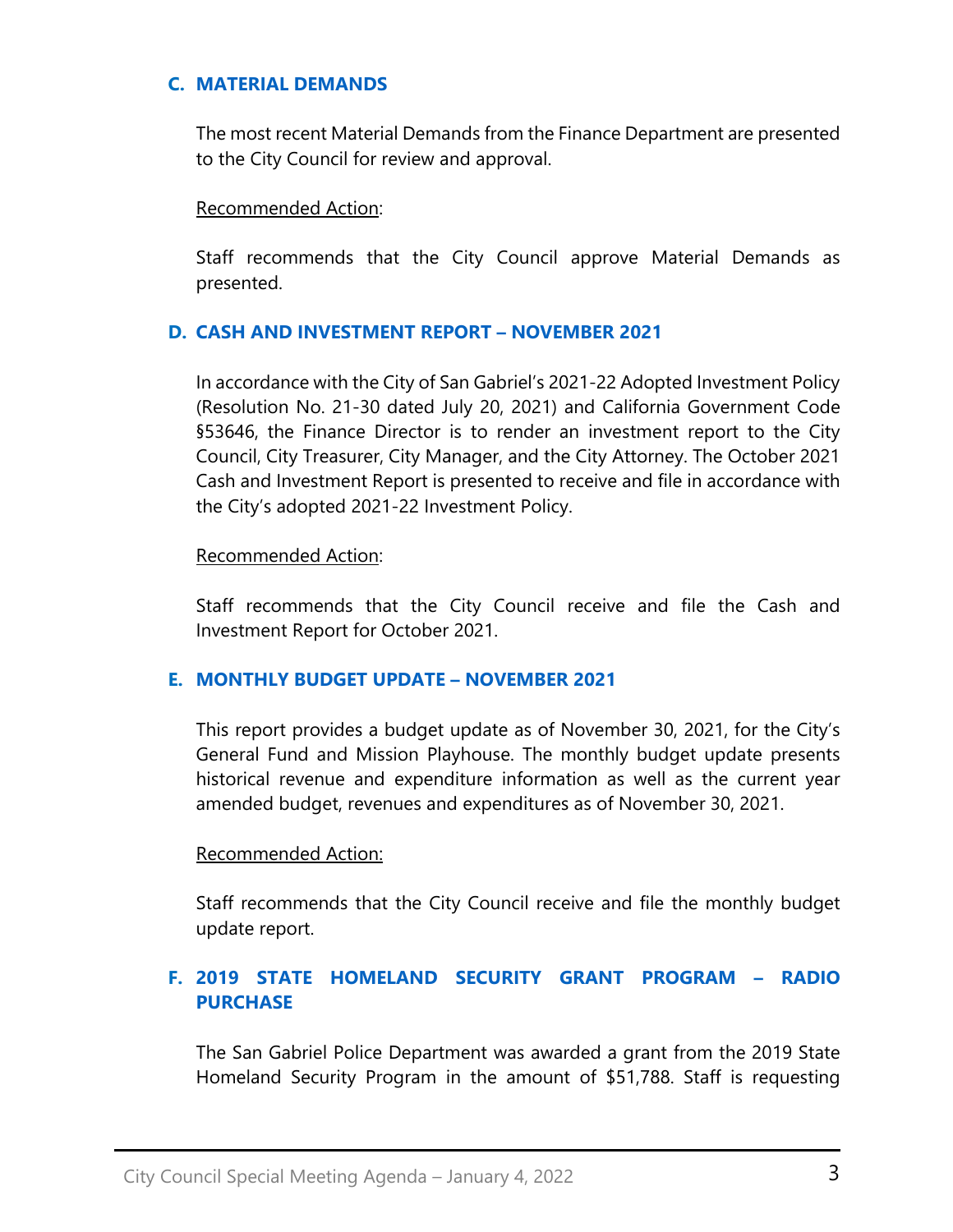authorization to utilize the grant to purchase seven mobile radios to enhance the communications capabilities of the Police Department.

#### Recommended Action:

Staff recommends that the City Council:

- 1. Waive formal bidding to purchase the items from Motorola Solutions pursuant to Municipal Code §34.35
- 2. Authorize the Police Chief to authorize the purchase of the Motorola equipment using the allocated SHSP grant funding.

## **G. ACCEPTANCE OF [STATE HOMELAND SECURITY GRANT PROGRAM –](https://www.sangabrielcity.com/DocumentCenter/View/15843/4G---Acceptance-of-State-HOmeland-Security-Program---Supplemental-Award-to-Purchase-Thermal-Imaging-Cameras) [SUPPLEMENTAL AWARD TO PURCHASE THERMAL IMAGING CAMERAS](https://www.sangabrielcity.com/DocumentCenter/View/15843/4G---Acceptance-of-State-HOmeland-Security-Program---Supplemental-Award-to-Purchase-Thermal-Imaging-Cameras)**

The City of San Gabriel was awarded \$25,000 for the San Gabriel Fire Department by the State Homeland Security Grant Program (SHSGP) administered by the Federal Emergency Management Agency (FEMA). The City of San Gabriel is not required to provide matching funds and will purchase Thermal Imaging Cameras with the funding from this grant.

#### Recommended Action:

Staff recommends that the City Council adopt Resolution No. 22-05 approving the following:

- 1. Increase account 186-3212 by \$25,000 (revenue account);
- 2. Increase the Fire Department budget by \$25,000 in account # 124-761-57- 99-390; and
- 3. Authorize the City Manager to accept the SHSGP grant and issue a purchase order not to exceed \$22,368.55 for purchase of the items under the purchasing policy.

#### **5. PUBLIC HEARING –** None.

- **6. CONTINUED BUSINESS –** None.
- **7. NEW BUSINESS –** None.

#### **8. PUBLIC COMMENT**

#### **9. CITY MANAGER'S REPORT**